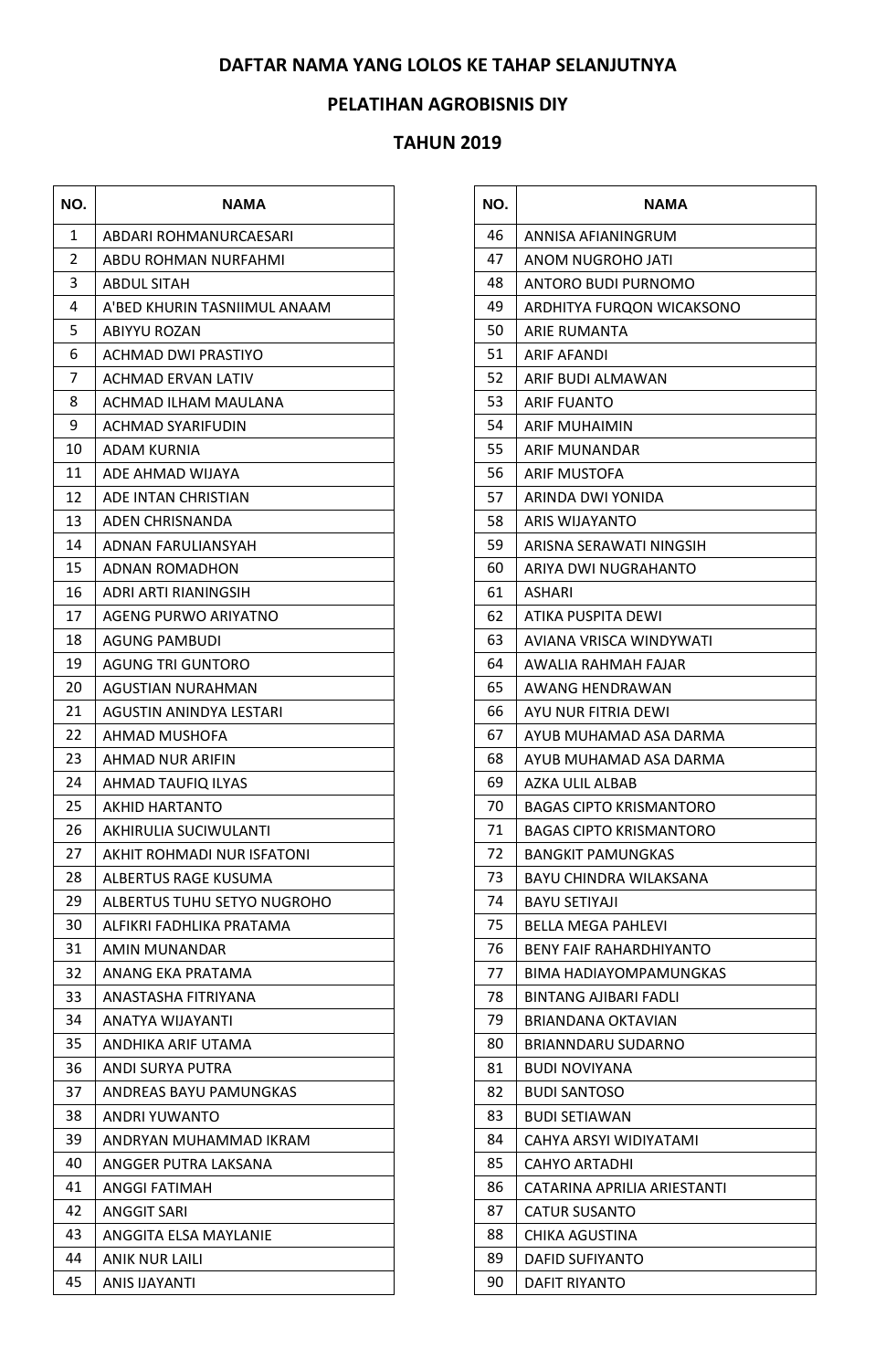| NO. | NAMA                          |
|-----|-------------------------------|
| 91  | DANANG ARIYANTO               |
| 92  | DANIEL TRI ADI PUTRA          |
| 93  | DANU SETIAWAN                 |
| 94  | DARMAWAN ALISAPUTRA           |
| 95  | DARYANTO                      |
| 96  | DEDI KURNIA                   |
| 97  | DELLAVIA ANGGITA RAMADANTY    |
| 98  | <b>DENNIS ILYAS</b>           |
| 99  | DENNIS SEPTIAN PANTAS BONARDI |
| 100 | DESTI AYU KINASIH             |
| 101 | DESTI NUGRAHINI PRASETYA      |
| 102 | <b>DETA IMAWAN</b>            |
| 103 | DEVI KURNIAWATI               |
| 104 | DHAMAR PUDYASTAWA             |
| 105 | DIAH ANGGREI ENY              |
| 106 | DIAH FITRIANA                 |
| 107 | DIAN PRATAMA SULISTYAWATI     |
| 108 | DIANA SEPTIA RAHMANITA        |
| 109 | DIKA YUNANTO                  |
| 110 | DIMAS ADITYA WIBISANA         |
| 111 | DINA KHOIRUWATI               |
| 112 | DIONISIUS ARSA DARMAWAN       |
| 113 | DUJAN KHALIL GIBRAN           |
| 114 | DWI RINTO ARIBOWO             |
| 115 | DWI ROCHMAD SUDARSONO         |
| 116 | DWININDA ARUM PUJI PAMUNGKAS  |
| 117 | EFLIN OKTAVIONA               |
| 118 | EKA PUJI SRILESTARI           |
| 119 | EKA SUGIARTA                  |
| 120 | <b>EKA SUPRATMANTO</b>        |
| 121 | EKA YUNI PUTRA                |
| 122 | <b>EKO NURFITRIYANTO</b>      |
| 123 | EKO WAHYU NUGROHO             |
| 124 | ELISABETH DEWI KUSUMANINGRUM  |
| 125 | ELIZABETH GRACIA ENDRASTIANA  |
| 126 | <b>EMRIN AYUNINGSIH</b>       |
| 127 | ENGGAL SAHIB HIDAYATULLAH     |
| 128 | ENGGAR DWI DERMAWAN           |
| 129 | ERNI WATI                     |
| 130 | ERNINGTYAS SUMINTARI          |
| 131 | ERWIN ISMU HIDAYAT            |
| 132 | FADHILLA ARUMDINA MINERVA S   |
| 133 | FAHMA AYU LINTANG KURNIA      |
| 134 | FAHMI NUR HUDA                |
| 135 | FAIZAH AZ ZAHRA               |
| 136 | <b>FAJAR RASYID WIBOWO</b>    |
| 137 | FAJRIN DWI RUMININGSIH        |
| 138 | <b>FARHAN LUTFI</b>           |
| 139 | <b>FARIS BHAKTI SAPUTRA</b>   |
| 140 | FAUZAN RIZKY PAMUNGKAS        |
| 141 | FAUZATUN NISAK                |

| NO.        | <b>NAMA</b>                             |
|------------|-----------------------------------------|
| 142        | FAUZI FATKHU ROCHMAN                    |
| 143        | FEBRIAN ANDUNG SETIAWAN                 |
| 144        | <b>FENDI IRAWAN</b>                     |
| 145        | FERDIYANTO                              |
| 146        | FERI ARDIYANTI                          |
| 147        | <b>FERY SETIAWAN</b>                    |
| 148        | FETRI BARIQI ALMAS                      |
| 149        | FIRMAN INDRA ANDIKA                     |
| 150        | FIRMAN YUDHI SAPUTRA                    |
| 151        | FITRIA IDA NURJANAH                     |
| 152        | FITRIANA ERMILASARI                     |
| 153        | FITRIANI NUR ANNISA                     |
| 154        | <b>FIYAN EKO PRABOWO</b>                |
| 155        | GALANG BAGUS PERMADI                    |
| 156        | <b>GALIH SASONO GUMELAR</b>             |
| 157        | <b>GHALBI MAHENDRA PUTRA</b>            |
| 158        | <b>GILANG AZIS FERDIAN</b>              |
| 159        | GINANJAR SUSILO NUGROHO                 |
| 160        | GIOVANI WRESNIDA HARTANI                |
| 161        | HADIID SULAIMAN                         |
| 162        | HAFIDH SHOFWAN MAAJID                   |
| 163        | HANIFAH NUR RAHMAH                      |
| 164        | HANNA AISYAH                            |
| 165        | <b>HARI HIDAYAT</b>                     |
| 166        | HENDI NUR PRASETYA                      |
| 167        | <b>HENDI RINTOKO</b>                    |
| 168        | HENDRA RAHMAT KRISNAWAN                 |
| 169        | <b>HERRIADI AGUNG YUDIANTARA</b>        |
| 170        | <b>HERU SULISTYA</b>                    |
| 171        | HILWA SHOLIKHAH                         |
| 172        | <b>HUSNA HAFIZHAH</b>                   |
| 173        | IBDAURRACHMAN ANSHARI                   |
| 174        | IHWAN NOOR KURNIAWAN                    |
| 175        | IIN NURMALIA                            |
| 176        | IMAMBANG EKA SULISTYA                   |
| 177        | INANDA ANDITA MEIGAWATI                 |
| 178        | INDAH WULANDARI                         |
| 179<br>180 | INDRA GUNAWAN                           |
| 181        | INTAN PUTRI PRATIWI                     |
| 182        | IRFAN DAMARJATI<br><b>IRFAN SETYADI</b> |
| 183        | <b>ISMAIL MARZUKI</b>                   |
| 184        | <b>ISNA NUGRAHA</b>                     |
| 185        | ISNU PRADANA                            |
| 186        | ISTI KONAH                              |
| 187        | <b>JONI PRASETYO</b>                    |
| 188        | JOSAPHAT JOKO PRANANTA AJI              |
| 189        | <b>JUMIYATI</b>                         |
| 190        | KALAM SUTOTO                            |
| 191        | <b>KHAIRUL ANAM</b>                     |
| 192        | KHUSNI FAHRURROZI                       |
|            |                                         |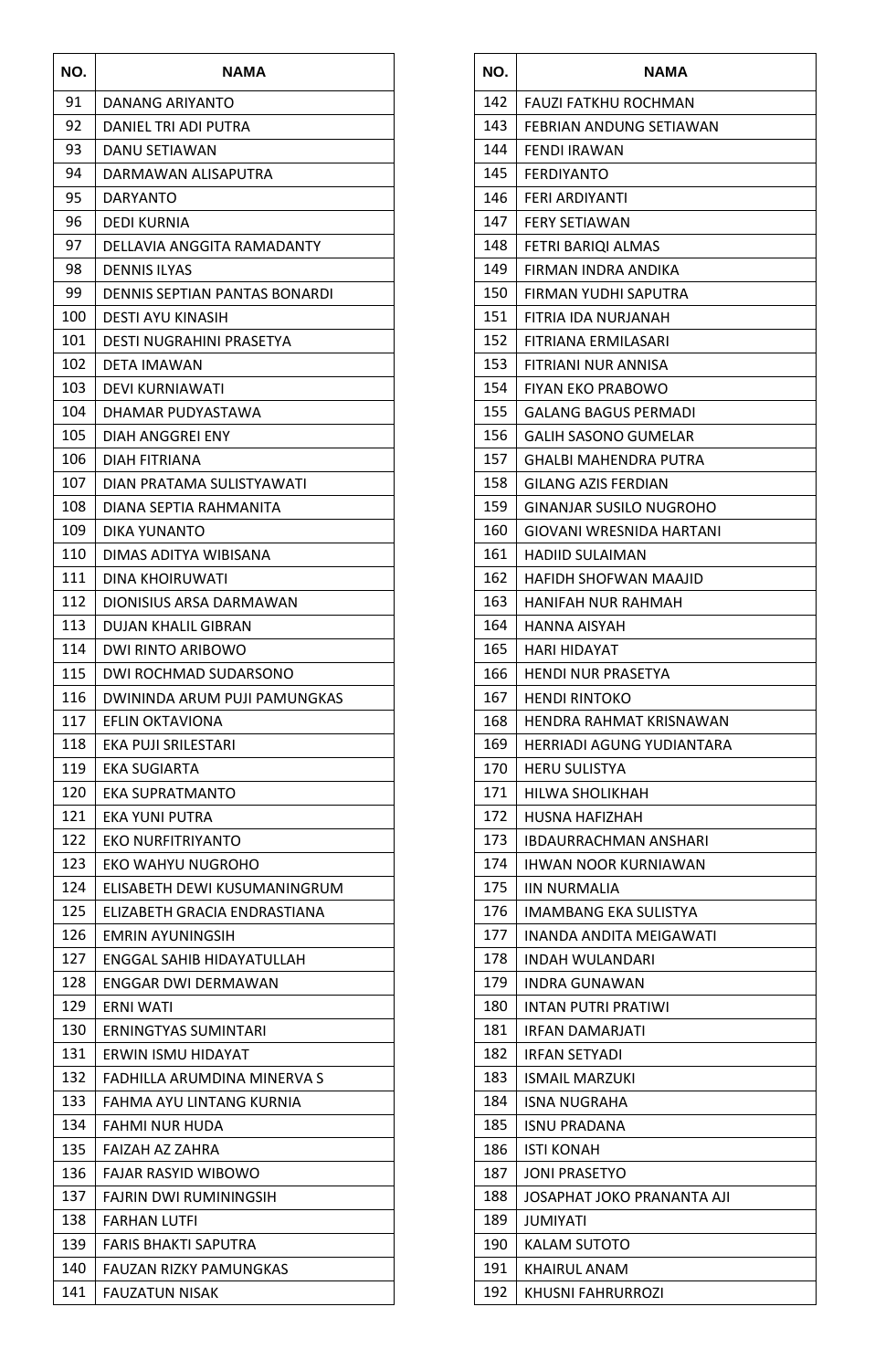| NO. | NAMA                            |
|-----|---------------------------------|
| 193 | <b>KRISMON MARGARESTA</b>       |
| 194 | LAHNA KHULUQUL BARLINTY         |
| 195 | LAILA LATIFATUR RODRODZ         |
| 196 | LANJAR KUKUH BUDI SATRIO        |
| 197 | LINDA OKTAVIA                   |
| 198 | LINDRI GILANGPAKSI WIDOWATI     |
| 199 | LINTANG GALUH ANGGITO ABIMANYU  |
| 200 | LISTYA MINARTI                  |
| 201 | LISTYORINI                      |
| 202 | LIYA HIDAYATUN                  |
| 203 | LUFITA KUSUMANINGRUM            |
| 204 | LU'LU' CHARIRIN ZUHRIANA        |
| 205 | LUSI WINDU ASMARA JATI          |
| 206 | LUTFI NUR FALAQ                 |
| 207 | LUTFI NURUL HIDAYAT             |
| 208 | LUUXY DWI SETIA                 |
| 209 | M TOMMY ANGGORO                 |
| 210 | M. HASAN SYAIFURRIZAL ALANSHORI |
| 211 | M. KHAFIDH MUSTA'IN             |
| 212 | MAHFIRA AULIA SAFITRI           |
| 213 | <b>MARDIYONO</b>                |
| 214 | MARKUS NERSA FITRIYANTO         |
| 215 | MARTINUS BIMA PRAYOGI           |
| 216 | MAS BENDORO RAJA WISANGGENI     |
| 217 | MASRUR                          |
| 218 | MICHAELA DINDA NUR HERMAWATI    |
| 219 | <b>MIFTAHUL AJRI</b>            |
| 220 | MIFTAKHUL KHASANAH              |
| 221 | MIMBAR DANU WIJAYA              |
| 222 | MITA PUJI ASTUTI                |
| 223 | <b>MITA ROSLINA</b>             |
| 224 | MOHAMMAD ZAMZURI                |
| 225 | MONICA SULISTYOWATI             |
| 226 | MUFLIH FATHANI PUTRA            |
| 227 | MUHAMAD AZIZ NUGROHO            |
| 228 | <b>MUHAMAD IRFAN</b>            |
| 229 | MUHAMAD RIJKI RAMRAMD           |
| 230 | MUHAMMAD ATHIF FIRASMOKO        |
| 231 | MUHAMMAD FAHMI IDRIS            |
| 232 | MUHAMMAD HARIR MA'RUF           |
| 233 | MUHAMMAD JAGAD CAHAYA           |
| 234 | MUHAMMAD MIFTAHUL FATTAH        |
| 235 | MUHAMMAD MUZAKKI                |
| 236 | MUHAMMAD RIDWAN CANDRA ASIDIQ   |
| 237 | MUHAMMAD RINDRA YANSA           |
| 238 | MUHAMMAD SALMAN ARYOGA          |
| 239 | MUHAMMAD SEPTIAN SUJATMIKO      |
| 240 | <b>MUHSON ISRONI</b>            |
| 241 | MUNITA YENI WIRAWATI            |
| 242 | <b>MURTONO</b>                  |
| 243 | NADA VITA ARUM FEBRIANA         |

| NO. | NAMA                               |
|-----|------------------------------------|
| 244 | NADIA DWI ANGGRAENI                |
| 245 | NAFISAH AHMAD                      |
| 246 | NARINTA RAMADHANTY JELANG SAVITRI  |
| 247 | NASHIR HIDAYAT                     |
| 248 | NATALISA KRISNAWATI                |
| 249 | NGAJIMAN                           |
| 250 | NICHO PRAKOSO                      |
| 251 | NICKA ADELIA AUDIANAWATI           |
| 252 | NIDYA PRASETYANINGSIH SAWA'A SAROY |
| 253 | NOFITA NGAISAROH                   |
| 254 | NOVERANDO DENI PUTRA PRATAMA       |
| 255 | NOVIANA IKA INASASTRI              |
| 256 | NOVITA BUDIRAHAYU                  |
| 257 | NUGROHO WISNU DWI SUHADI           |
| 258 | NU'MAN FIRDAUS                     |
| 259 | NUR CHAMZAH                        |
| 260 | NUR HIDAYAH                        |
| 261 | NUR IMAM SYAHRU HUDA               |
| 262 | <b>NUR KHAYATI QURNAINI</b>        |
| 263 | NUR PURWITA LATIFAH                |
| 264 | NURMA ETTIANA                      |
| 265 | NURSAHBANI FAISAL AHMAD            |
| 266 | NURUL FADILAH                      |
| 267 | OKI TRIANTORO                      |
| 268 | OKTAVIANI PUSPITA SARI             |
| 269 | OKTAVIANUS KURNIADI PRASETYO       |
| 270 | OKVANIA SELLA DAMAYANTI            |
| 271 | PANJI SASTOMO                      |
| 272 | PARJI RIYANTO                      |
| 273 | PATWA AL HUDA                      |
| 274 | PERMADI CAHYO PAMUNGKAS            |
| 275 | PRISCA CAESA MONETERINGTYAS        |
| 276 | PUJIANTA                           |
| 277 | PUNGKI ROSA                        |
| 278 | PURNOMO WIDIANYORO                 |
| 279 | <b>QHORIK HIMAWAN</b>              |
| 280 | R. ALMEYDA ARJUNA SJAIFUL          |
| 281 | R. RR MEGALISA YULI TRIYONO        |
| 282 | RACHMAD PURNAMA AJI                |
| 283 | RADEN RORO HERRAMA WARA SHINTA     |
| 284 | RAHMA VILIA NURUL HANIFAH          |
| 285 | RAMADHAN WAHYU FAUZU               |
| 286 | REXA JOEVANI BARIZTA               |
| 287 | REZA BAKHTIAR RAMADHAN             |
| 288 | <b>RIA AYU NINGTYAS</b>            |
| 289 | RIAN ANDRIANTO                     |
| 290 | RICHO AREZA RISNANTO               |
| 291 | RIDHO AKBAR PERDANA                |
| 292 | RIDWAN ADI DARMAWAN                |
| 293 | RIDWAN TAUFIQ                      |
| 294 | RIKA ANGGORO PRASETIYA             |